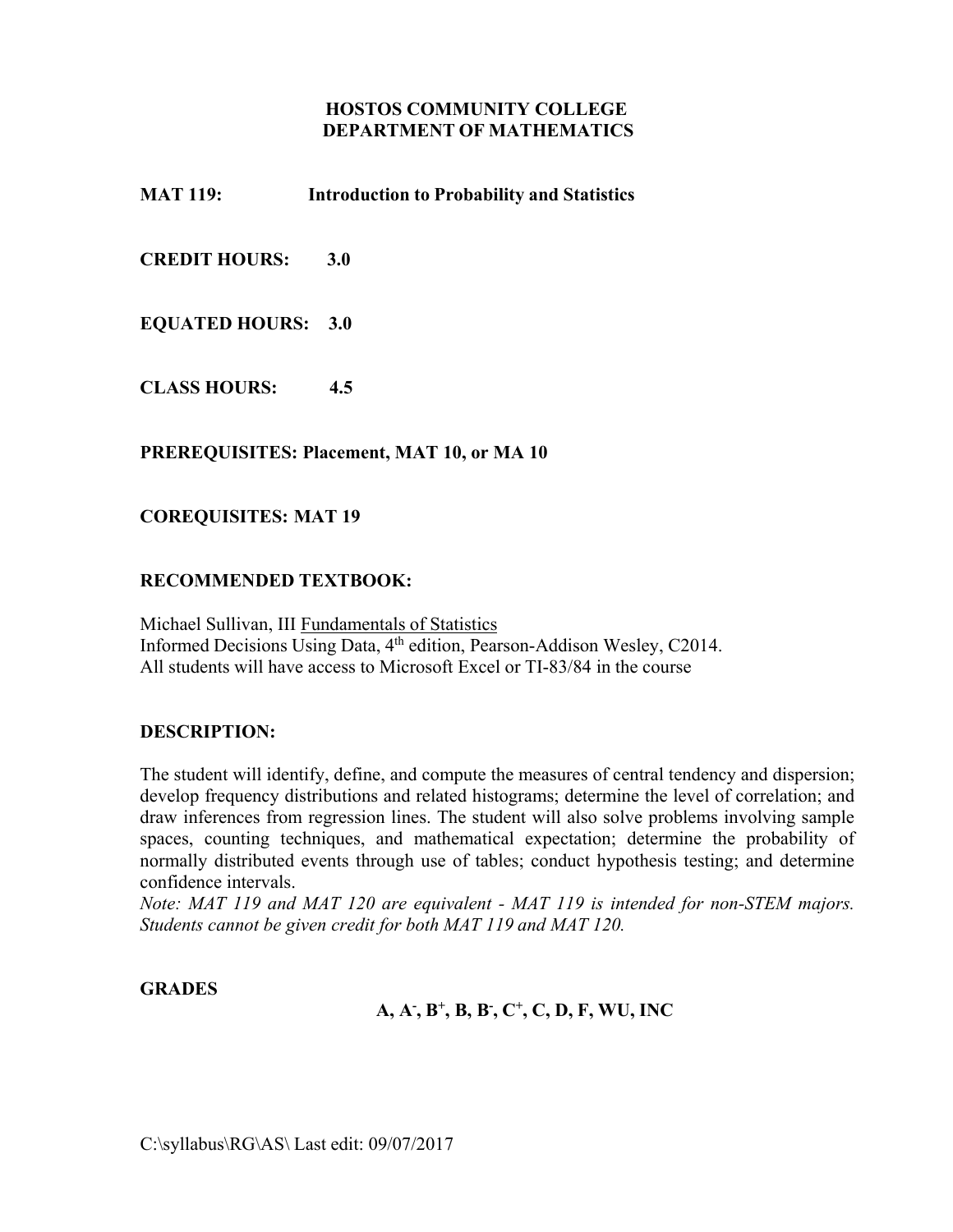# **STUDENT LEARNING OUTCOMES:**

# **Introduction to Probability and Statistics:**

Students will be able to:

- Interpret and draw appropriate inferences from quantitative representations of data in numerical, chart or tabular form. This includes summarizing data by constructing frequency distributions, histograms, stem and leaf plots, box plots, pie charts or Pareto charts.
- Use numerical and statistical methods as well as techniques from probabilities to reason statistically; i.e., to draw accurate conclusions and correctly interpret patterns of data sets. This includes measures of center, spread or variation, combining probabilities, estimation procedures, hypothesis testing, correlation, regression and analysis of variance.
- Represent quantitative problems expressed in natural language in a suitable statistical format and techniques.
- Effectively communicate quantitative analysis or solutions to mathematical problems in written or oral form. This involves understanding and using the basic language and tools of statistics such as fundamental definitions with some very basic principles to attain statistical literacy.
- Evaluate solutions to problems for reasonableness using a variety of means, including informed estimation. This includes estimation procedures, hypothesis tests and testing the goodness of fit of linear models to represent data sets.
- Apply statistical methods to model and analyze problems in other fields of study including economics, social sciences, education, political science, health, etc.

## Performance Objectives:

At the end of the course, the student should be able to do the following:

- A. Categorize statistical studies as either descriptive or inferential
- B. Difference between population and samples in an inferential study, compare and contrast different sampling methods.
- C. Categorize variables as either qualitative or quantitative, and discrete or continuous.
- D. Generate and interpret frequency distributions and graphs representing data sets.
- E. Get and interpret descriptive measures of univariate data sets for both samples and populations. Also differentiate between a parameter and a statistic.
- F. Be familiar with and use the basic definitions and rules of probability theory.
- G. Study binomial, normal, and Student's t-random variables and their probability distributions.
- H. Decide the sampling distribution of the mean for either a normally distributed variable or a variable that is not normally distributed, and state and apply the central limit theorem.
- I. Apply the normal or the Student's t-distribution to estimate population parameters and conduct hypothesis tests.
- J. Perform hypothesis and create confidence intervals for standard deviation of a normally distributed random variable using chi-square distribution.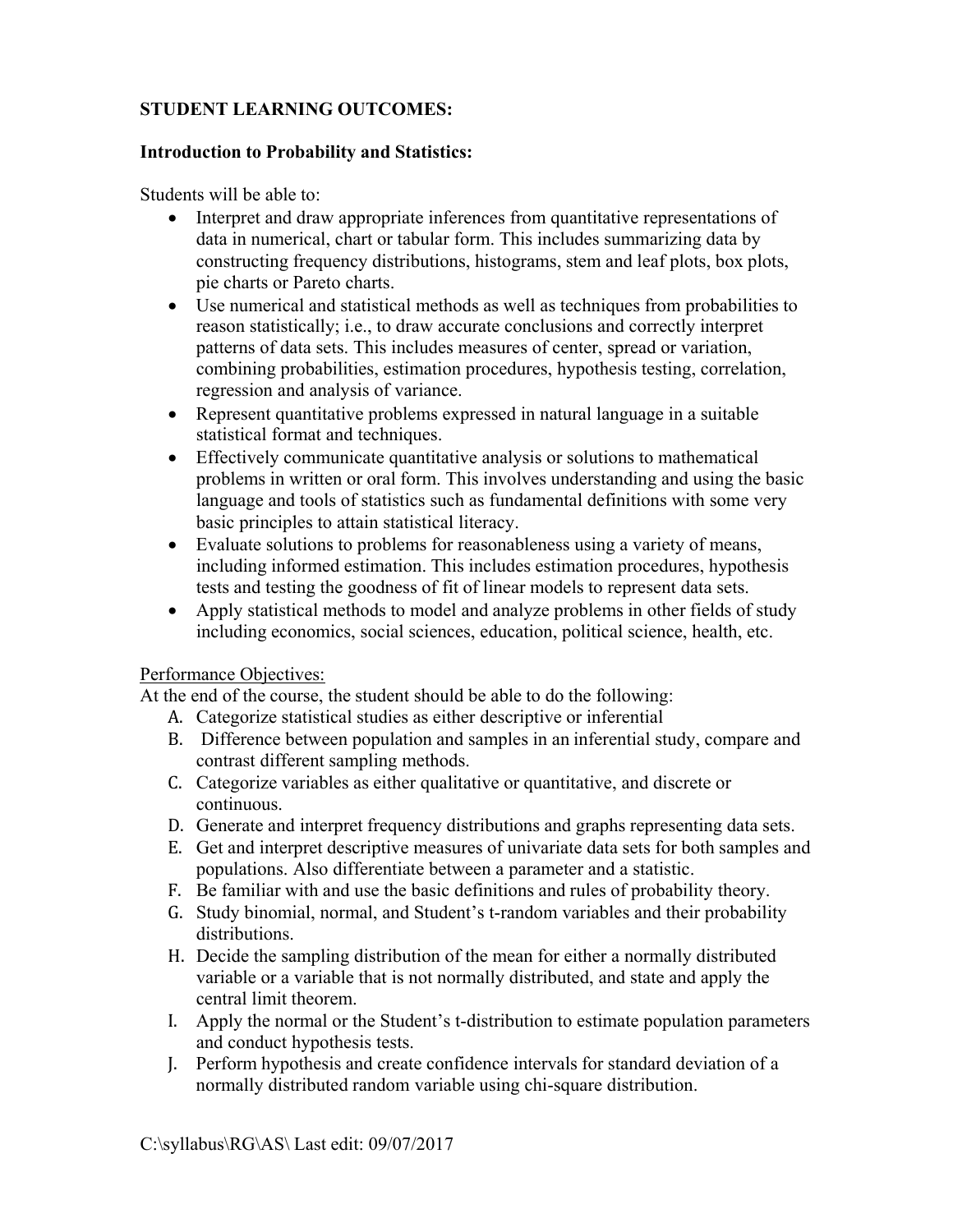K. Apply the chi-square goodness-of-fit test to make inferences about a distribution of a qualitative variable or discrete quantitative variable.

# Instructional Objectives:

The expectations of the instructor are as follow:

- A. Explain the nature of statistics
- B. Show how data sets, tables, graphical displays and descriptive measures can be used.
- C. Explain the binomial, normal and Student's t-distributions and explain how they can be applied to estimate population parameters and conduct hypothesis tests. Clarify the assumptions and limitations of the statistical techniques that are based on these distributions.
- D. Establish the basic concepts of probability and the rules that apply to the probability of both simple and compound events
- E. Establish the concepts of correlation and regression; explain the interpretation of the slope, correlation coefficient, and coefficient of determination, and the use of regression equation to make predictions.
- F. Introduce to the student the basic understanding of the hypothesis testing procedure and theory estimation.
- G. Offer a general examination of hypothesis testing, which will include the following:
	- Formulation of hypothesis
	- Purpose of decision rules for given significance levels
	- Testing Procedure (Ex: use of normal, t-distribution, chi-square distribution, F-distribution)
	- Analysis of Type I and II errors
- H. Have the student familiarize itself with one-way analysis of variance method for testing more than two population means (ANOVA)

## Attendance:

- A. Students are required to attend all class meetings
- B. Student is responsible for all class information, materials, and assignments
- C. Student should check with the college catalog to find the terms and conditions under which a WU, incomplete, or and F grade may be given by the instructor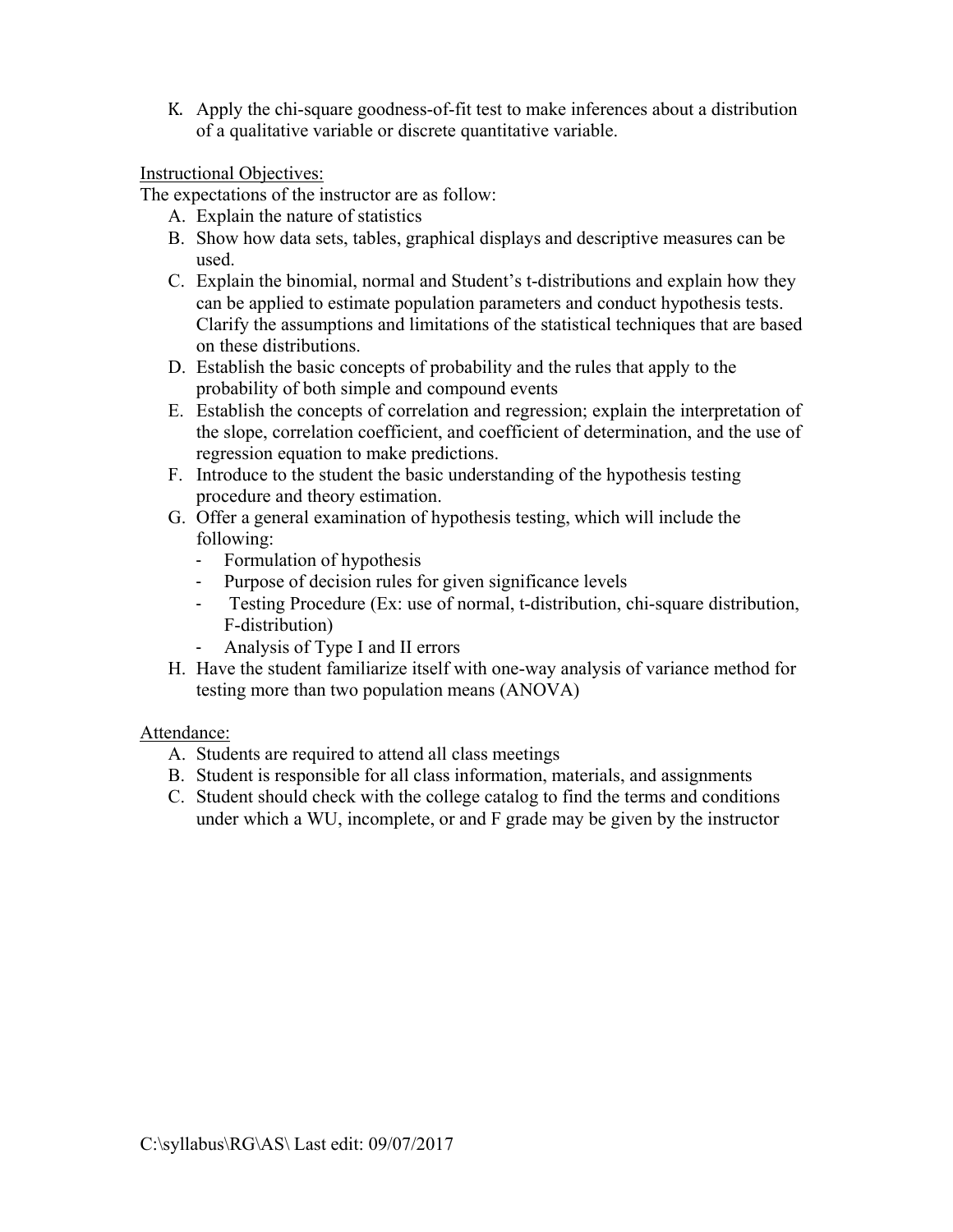| Interpret and draw appropriate inferences from<br>quantitative representations of data in numerical, chart or<br>tabular form.<br>Unit Test #1 Summarizing data by constructing<br>frequency distributions, histograms, stem and leaf plots,<br>box plots, pie charts or Pareto charts.<br>Final Exam: construction of histogram - frequency<br>distribution                                                                                                                                                                                                                                                   | LO1: Interpret and draw<br>appropriate inferences<br>from quantitative<br>representations, such as<br>formulas, graphs, or tables.            |
|----------------------------------------------------------------------------------------------------------------------------------------------------------------------------------------------------------------------------------------------------------------------------------------------------------------------------------------------------------------------------------------------------------------------------------------------------------------------------------------------------------------------------------------------------------------------------------------------------------------|-----------------------------------------------------------------------------------------------------------------------------------------------|
| Use numerical and statistical methods as well as<br>techniques from probabilities to reason statistically<br>Test 1/2Midt/Final: Measures of center, spread or<br>variation, Correlation and Regression Analysis                                                                                                                                                                                                                                                                                                                                                                                               | LO2: Use algebraic,<br>numerical, graphical, or<br>statistical methods to draw<br>accurate conclusions and<br>solve mathematical<br>problems. |
| Test 2Midt/3/Final: probabilities, estimation procedures,<br>Test 3/Final: hypothesis testing, confidence intervals,<br>correlation, and regression and analysis of variance.                                                                                                                                                                                                                                                                                                                                                                                                                                  |                                                                                                                                               |
| Represent quantitative problems expressed in natural<br>language in a suitable statistical format and techniques.<br>Unit Test #1, 2Midt, 3 and Final<br>Histogram, Frequency Distribution, Number summary,<br>Measures of Central Tendency- Mean and Standard<br>deviation of data                                                                                                                                                                                                                                                                                                                            | LO3: Represent<br>quantitative problems<br>expressed in natural<br>language in a suitable<br>mathematical format.                             |
| Effectively communicate quantitative analysis or<br>solutions to mathematical problems in written or oral<br>form. This involves understanding and using the basic<br>language and tools of statistics such as fundamental<br>definitions with some very basic principles to attain<br>statistical literacy.<br>Unit Test #1, 2Midt, 3 and 4 and Final<br>This includes summarizing data by constructing<br>frequency distributions, histograms, stem and leaf plots,<br>box plots, pie charts or Pareto charts. Probability,<br>Correlation-Regression, Confidence Intervals and<br><b>Hypothesis Testing</b> | LO4: Effectively<br>communicate quantitative<br>analysis or solutions to<br>mathematical problems in<br>written or oral form.                 |

# **Course Student Learning Outcomes SLO and Pathways Learning Outcomes (Mathematical and Quantitative Reasoning Outcomes) LO**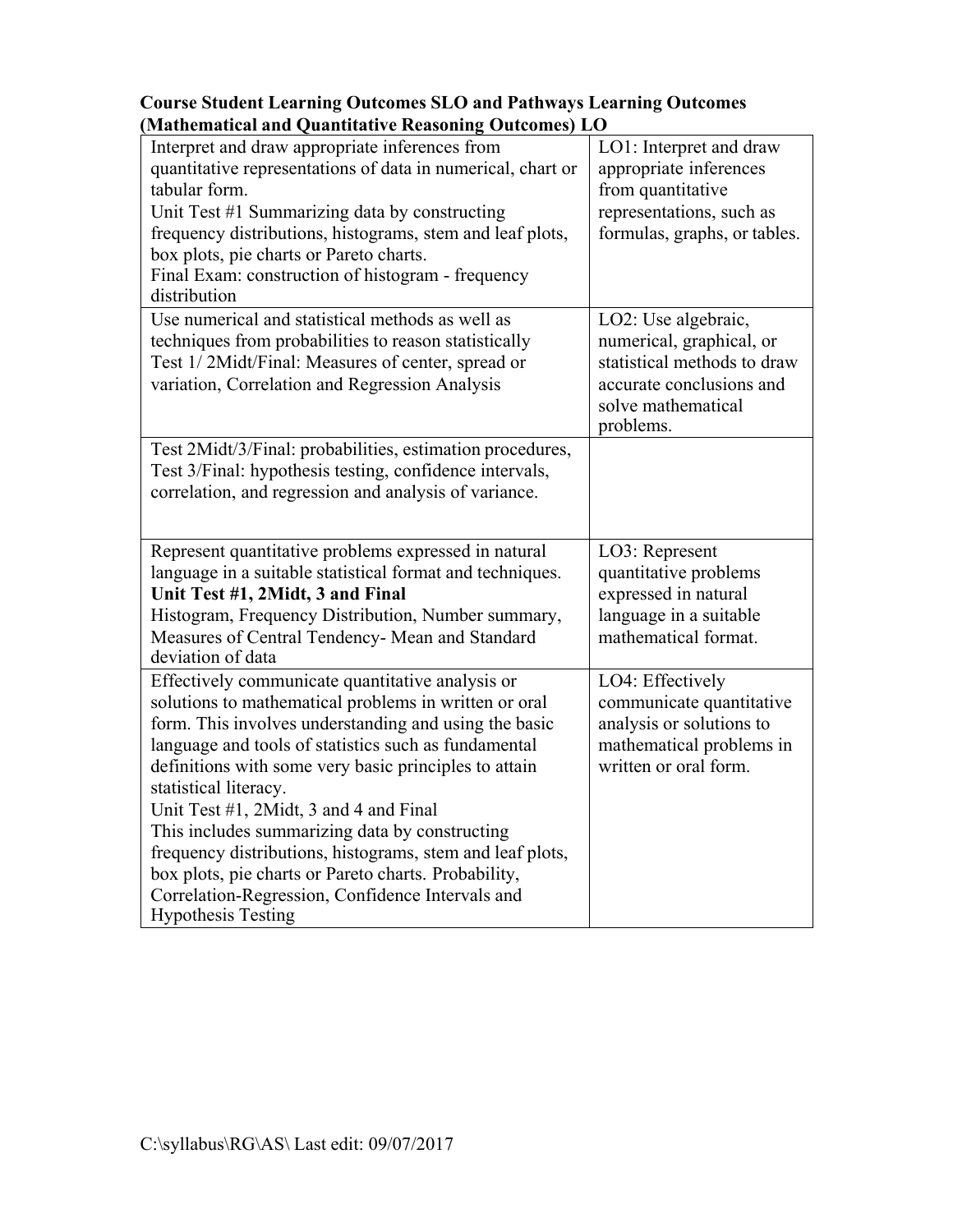| Evaluate solutions to problems for reasonableness using    | LO5: Evaluate solutions to  |
|------------------------------------------------------------|-----------------------------|
| a variety of means, including informed estimation. This    | problems for                |
| includes estimation procedures, hypothesis tests and       | reasonableness using a      |
| testing the goodness of fit of linear models to represent  | variety of means, including |
| data sets. Unit Test #1, 2midt, 3 and Final                | informed estimation.        |
| Test 1. Intervals about the mean of a normal distribution  |                             |
| through Empirical Rule                                     |                             |
| Test 2Midt/3/Final Confidence Interval using critical z    |                             |
| values/Calculator                                          |                             |
| Test 3/Final: Hypothesis Testing                           |                             |
| Test 2Midt/Final: Regression- Analysis- Correlation        |                             |
| Apply statistical methods to model and analyze problems    | LO6: Apply mathematical     |
| in other fields of study including economics, social       | methods to problems in      |
| sciences, education, political science, health, etc. (Unit | other fields of study.      |
| Test #1 Data Tables & Charts, Measure of central           |                             |
| tendency – Business, Economics – Psychology & Life         |                             |
| Sciences and Science                                       |                             |
| Test 2: Regression Analysis & Correlation–Business,        |                             |
| Economics – Education- Psychology & Life Science and       |                             |
| Science                                                    |                             |
| Test 3& Final: Hypothesis Testing & Confidence             |                             |
| Intervals: – Business, economics – psychology and          |                             |
| science and Educational Testing Analysis.                  |                             |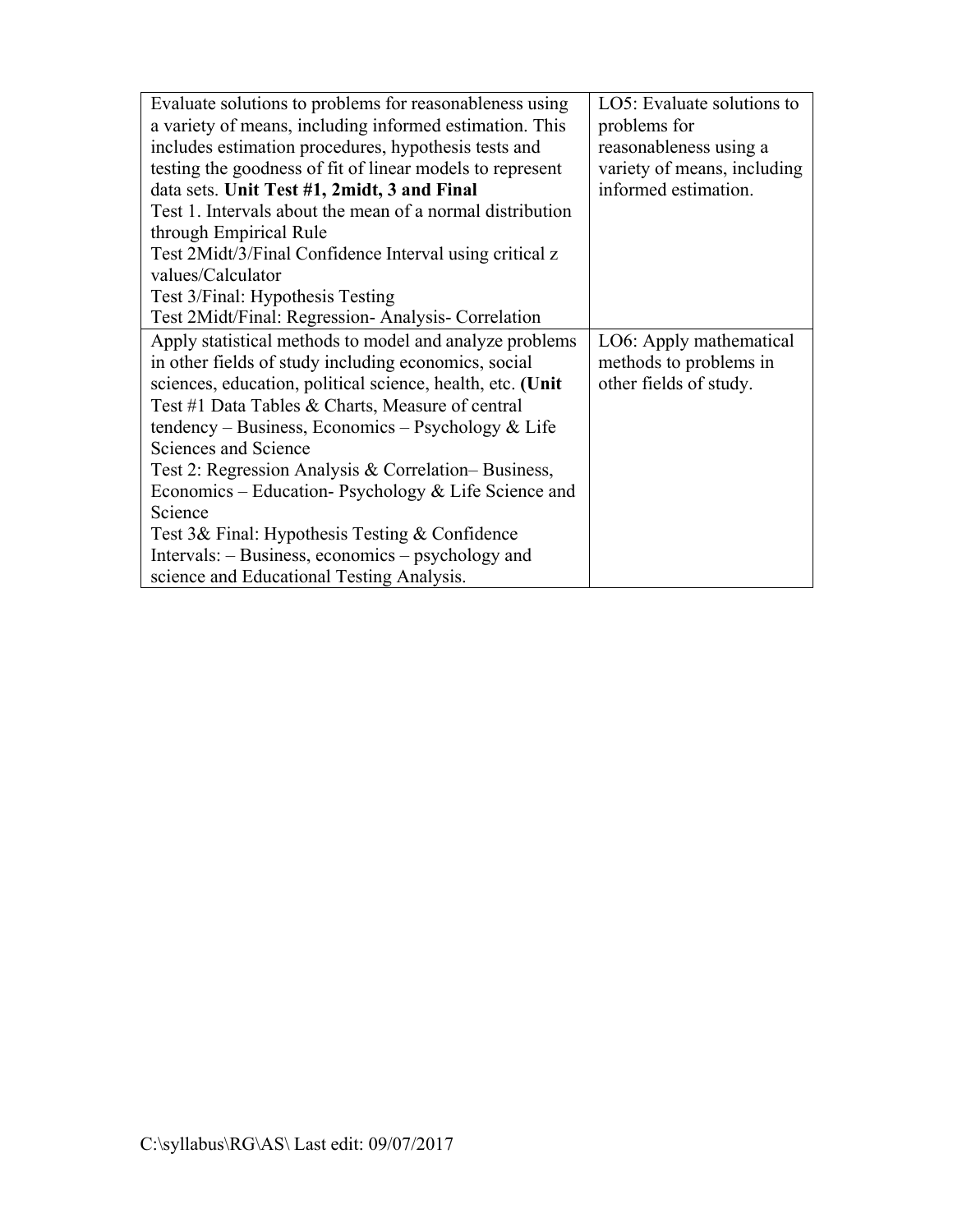# **COURSE OUTLINE**

| <b>LESSONS</b> | <b>TOPIC</b>                                                                                            | <b>SECTIONS</b> | PTRBC       | <b>HOMEWORK</b>                     |
|----------------|---------------------------------------------------------------------------------------------------------|-----------------|-------------|-------------------------------------|
|                | Introduction to the Practice of Statistics                                                              | 1.1             | $2. - 14$   | 7, 15, 23, 31, 45, 51               |
| 1              | Simple Random Sampling                                                                                  | 1.3             | $22 - 29$   | 7, 11                               |
|                | Other effective Sampling Methods                                                                        | 1.4             | $30 - 37$   | 13, 25, 27                          |
| $\overline{2}$ | <b>Bias</b> in Sampling                                                                                 | 1.5             | $38 - 44$   | 17, 19                              |
| 3              | Organizing Qualitative Data                                                                             | 2.1             | $63 - 77$   | 3, 5, 11, 13, 21                    |
| 4              | Organizing Quantitative Data: The Popular Displays                                                      | 2.2             | $77 - 99$   | 7, 9, 11, 13, 33, 35,<br>39, 41, 47 |
| 5              | Organizing Quantitative Data: The Popular Displays                                                      | 2.2             | $77 - 99$   | 7, 9, 11, 13, 33, 35,<br>39, 41, 47 |
| 6              | Measures of Center Tendency: Mean, Median, and Mode                                                     | 3.1             | $117 - 130$ | 17, 21, 27, 29, 33,<br>47,          |
| 7              | Measures of Dispersion: Range, Standard Deviation,<br>Variance, Empirical Rule, and Chebyshev's Theorem | 3.2             | $130 - 146$ | 5, 7, 11, 23, 31                    |
| 8              | Measures of Central Tendency and Dispersion from grouped<br>Data                                        | 3.3             | 147 - 153   | 1, 3, 5                             |
| 9              | Measures of Position and Outliers: Z-score, Percentiles,<br>Quartile, and Outliers.                     | 3.4             | $153 - 162$ | 7, 21, 19, 25                       |
|                | The Five-Number Summary and Boxplots                                                                    | 3.5             | $163 - 170$ | 3, 5, 7, 11                         |
| 10             | <b>REVIEW TEST 1</b>                                                                                    |                 |             |                                     |
| 11             | Test #1 CHAPTER 2 and 3 (1hour and 15 min Exam)                                                         |                 |             |                                     |
| 12             | Scatter plot Diagrams and Correlation                                                                   | 4.1             | 178 - 194   | 9, 13, 17, 19                       |
| 13             | Least-Squares Regression: Find the Least-squares regression<br>Line                                     | 4.2             | 194 - 207   | 7, 9, 11, 13                        |
| 14             | The Coefficient of Determination                                                                        | 4.3             | $208 - 214$ | 5, 7, 11                            |
| 15             | Probability Rules                                                                                       | 5.1             | $233 - 246$ | 7, 11, 19, 29, 31,<br>35            |
| 16             | The Addition Rule and Complements                                                                       | 5.2             | $247 - 253$ | 13, 19, 31, 41, 43,<br>45           |
| 17             | Independence and the Multiplication Rule                                                                | 5.3             | $253 - 264$ | 13, 17, 19, 27, 23                  |
| 18             | Conditional Probability and the General Multiplication Rule                                             | 5.4             | $264 - 274$ | 13, 17, 19, 21, 29                  |
| 19             | <b>Counting Techniques</b>                                                                              | 5.5             | $274 - 285$ | 31, 33, 51, 55, 59,<br>61           |
| 20             | Discrete Random Variables: Probability Distribution: Mean,<br>Standard Deviation, and Variance          | 6.1             | 298 - 309   | 9, 11, 13, 19, 27,<br>33            |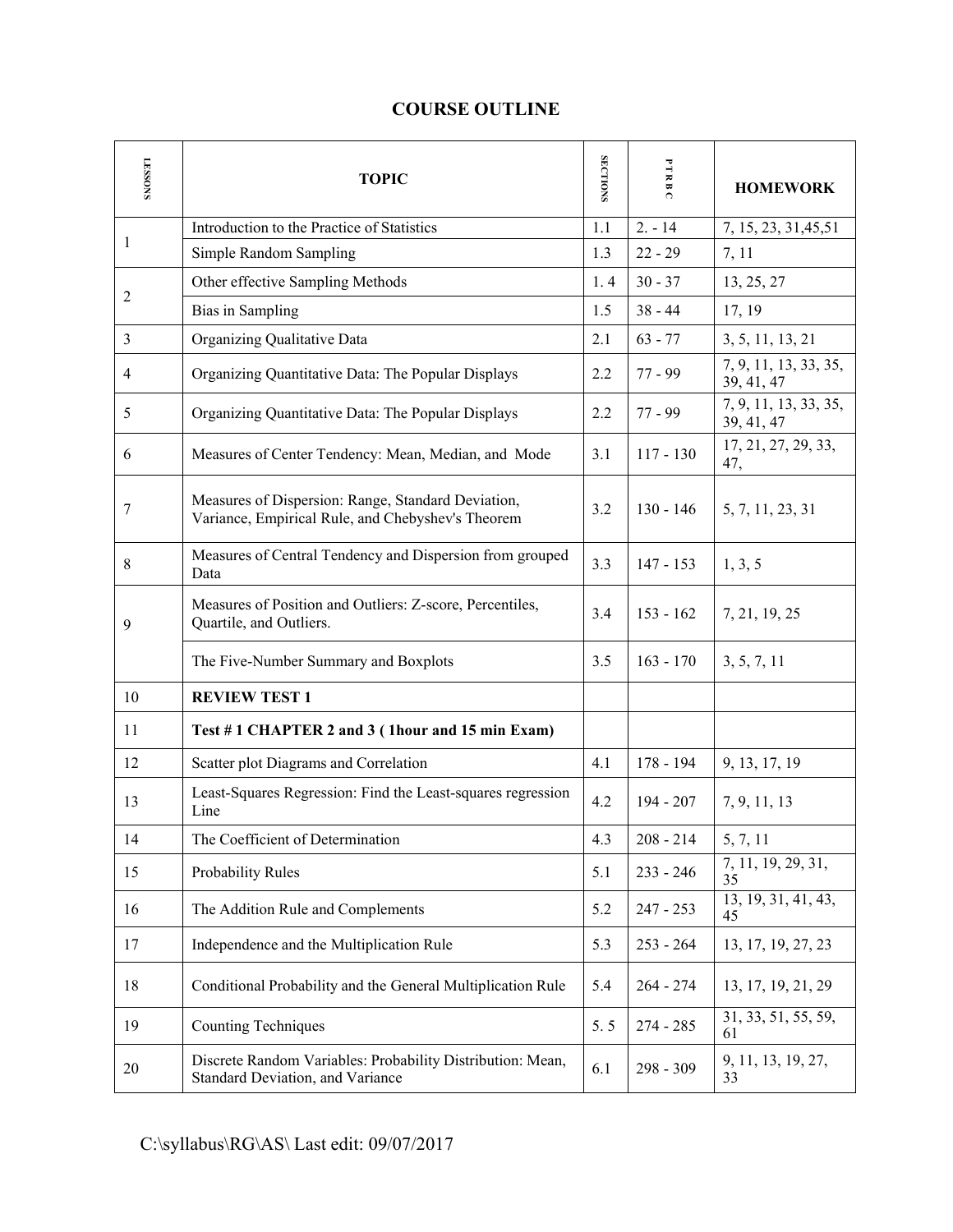| 21 | The Binomial Probability Distribution: Find probability<br>using binomial distribution, mean, standard deviation, and<br>variance | 6.2  | $309 - 323$ | 29, 35, 41, 43, 53                        |
|----|-----------------------------------------------------------------------------------------------------------------------------------|------|-------------|-------------------------------------------|
| 22 | <b>Departmental Midterm Test Review</b>                                                                                           |      |             |                                           |
| 23 | Departmental Midterm Test chapter 2 - 6                                                                                           |      |             |                                           |
| 24 | Properties of the Normal Distribution                                                                                             | 7.1  | 329 - 337   | 17, 31, 35                                |
| 25 | Applications of the Normal Distribution                                                                                           | 7.2  | 338 - 349   | 7, 9, 11, 13, 15, 17,<br>19, 39, 47, 49   |
| 26 | The Normal Approximation to the Binomial Probability<br>Distribution                                                              | 7.4  | $356 - 360$ | 21, 23                                    |
| 27 | Distribution of the Sample Mean: The Central Limit<br>Theorem                                                                     | 8.1  | $366 - 379$ | 9, 15, 19, 25                             |
| 28 | Distribution of the Sample Proportion                                                                                             | 8.2  | 379 - 385   | 7, 17, 33                                 |
| 29 | Estimating a Population Proportion                                                                                                | 9.1  | $390 - 403$ | 11, 13, 15, 17, 21,<br>25, 27, 33         |
| 30 | <b>Estimating a Population Mean</b>                                                                                               | 9.2  | $405 - 419$ | 27, 15, 17, 19, 29,<br>31, 45, 47         |
| 31 | The Language of Hypothesis Testing                                                                                                | 10.1 | $428 - 436$ | 11, 13, 15, 17, 21,<br>25, 37             |
| 32 | Hypothesis Tests for a Population Proportion                                                                                      | 10.2 | $436 - 448$ | 7, 9, 13, 19, 21, 23,<br>27, 37           |
| 33 | Hypothesis Tests for a Population Mean                                                                                            | 10.3 | 449 - 458   | 1, 3, 5, 7, 9, 13, 17,<br>21, 23, 27, 31, |
| 34 | <b>REVIEW FOR TEST 2</b>                                                                                                          |      |             |                                           |
| 35 | <b>Test #2 CHAPTER 7, 8, 9, AND 10</b>                                                                                            |      |             |                                           |
| 36 | Inference About Two Population Proportions                                                                                        | 11.1 | $468 - 482$ | 3, 19, 23, 33                             |
| 37 | Inference About Two Means: Dependent Samples and                                                                                  | 11.2 | 483 - 493   | 7, 11                                     |
|    | Inference About Two Means: Independent Samples                                                                                    | 11.3 | 493 - 505   | 13, 15                                    |
| 38 | Goodness-of-Fit Test and Test for Independence                                                                                    | 12.1 | $516 - 527$ | 11, 21                                    |
|    | The Homogeneity of Proportions                                                                                                    | 12.2 | 527 - 542   | 7, 15                                     |
| 39 | Testing the Significance of the Least-Squares Regression<br>Model                                                                 | 12.3 | 542 - 556   | 17, 19                                    |
|    | Confidence and Perdition Intervals                                                                                                | 12.4 | $557 - 562$ | 7, 9                                      |
| 40 | FINAL EXAM REVIEW                                                                                                                 |      |             |                                           |
| 41 | <b>FINAL EXAM REVIEW</b>                                                                                                          |      |             |                                           |
| 42 | FINAL EXAM REVIEW                                                                                                                 |      |             |                                           |
| 43 | DEPARTAMENTAL FINAL EXAM<br><b>ALL CHAPTER</b><br>2 - 12 (2 HOURS AND 30 MINUTES)                                                 |      |             |                                           |